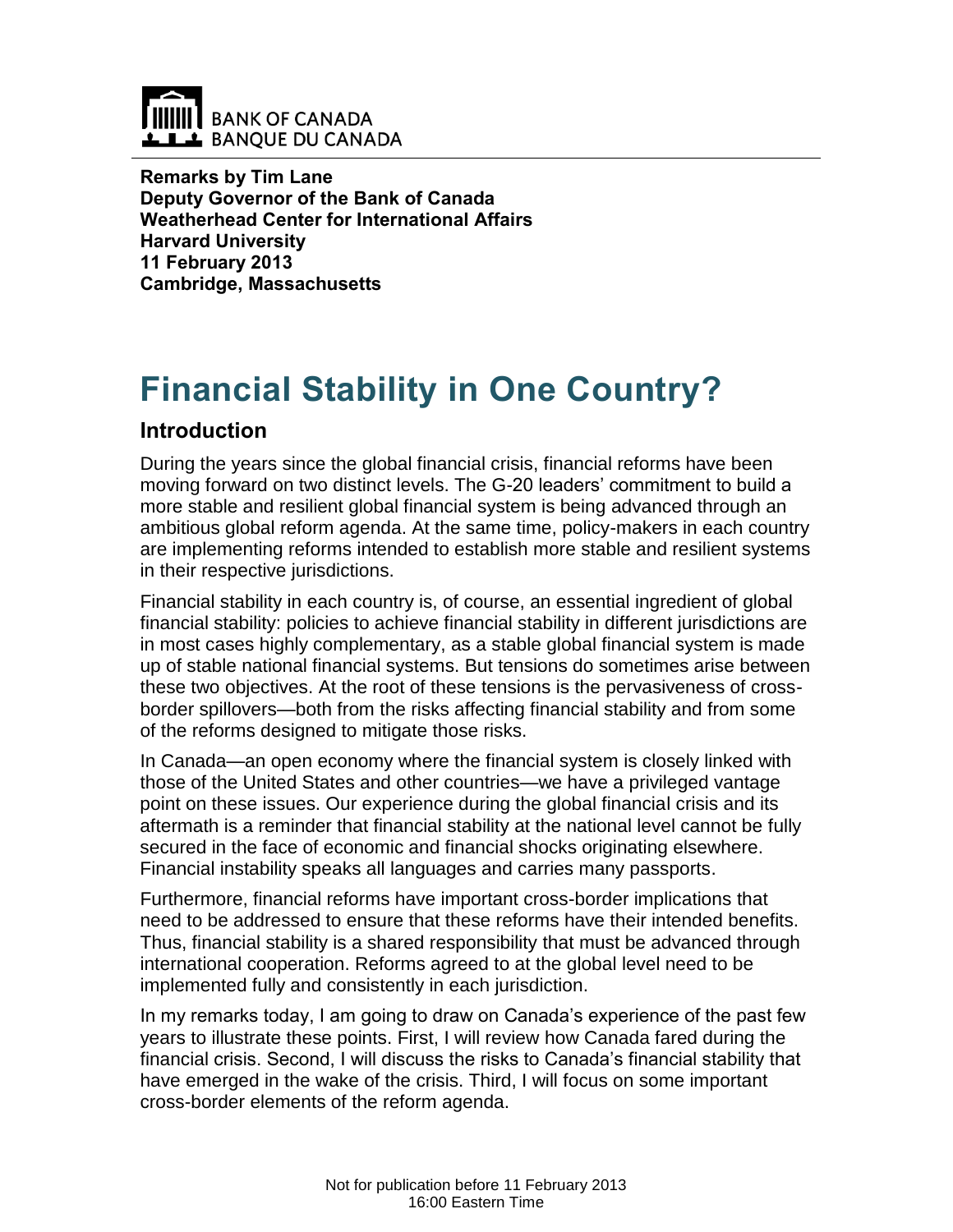## **Canada and the crisis**

It's now well known that Canada came through the financial crisis better than many other major advanced economies, with a relatively short and shallow recession and a relatively strong recovery. It is now over two years since Canada regained its pre-recession level of both real GDP and employment (**Chart 1**).

**Chart 1: Canada has fared better than many other advanced economies** 



Last observation: 2012Q3 Sources: Statistics Canada, U.S. Bureau of Economic Analysis, U.K. Office for National Statistics, Eurostat, Cabinet Office of Japan and Bank of Canada calculations

of Japan, and Bank of Canada calculations<br>Last observations: Canada and U.S.2012Q4; all others, 2012Q3 National Statistics, European Central Bank, Ministry of Health, Labour & Welfare

An important reason Canada fared better than other countries was that our financial system was more robust. Canada's banking system was rated "the soundest in the world" by *The Banker* magazine three years in a row, from 2008 to 2010. No Canadian financial institutions failed—or had to be rescued by taxpayers—during the crisis. Leading up to the crisis, our banks were less leveraged, less dependent on wholesale financing, and less exposed to the structured financial products that brought down some of their peers in other countries. This in turn reflected, at least in part, Canada's tougher regulatory standards and stricter supervision and oversight. Canada's established policy framework and strong fiscal position gave the authorities considerable room for manoeuvre when the crisis struck. These strengths, in turn, were the legacy of the harsh lessons Canada learned during the 1980s and 1990s from failures of two small banks and our own sovereign debt problem.

Nonetheless, Canada's financial stability came under stress during the crisis. Serious risks materialized, and had to be countered by timely and aggressive policy action. Liquidity conditions in Canada's core funding markets—although not as extreme as in other jurisdictions—became very tight: in the climate of fear following the failure of Lehman Brothers, many Canadian institutions had difficulty obtaining funding (**Chart 2**).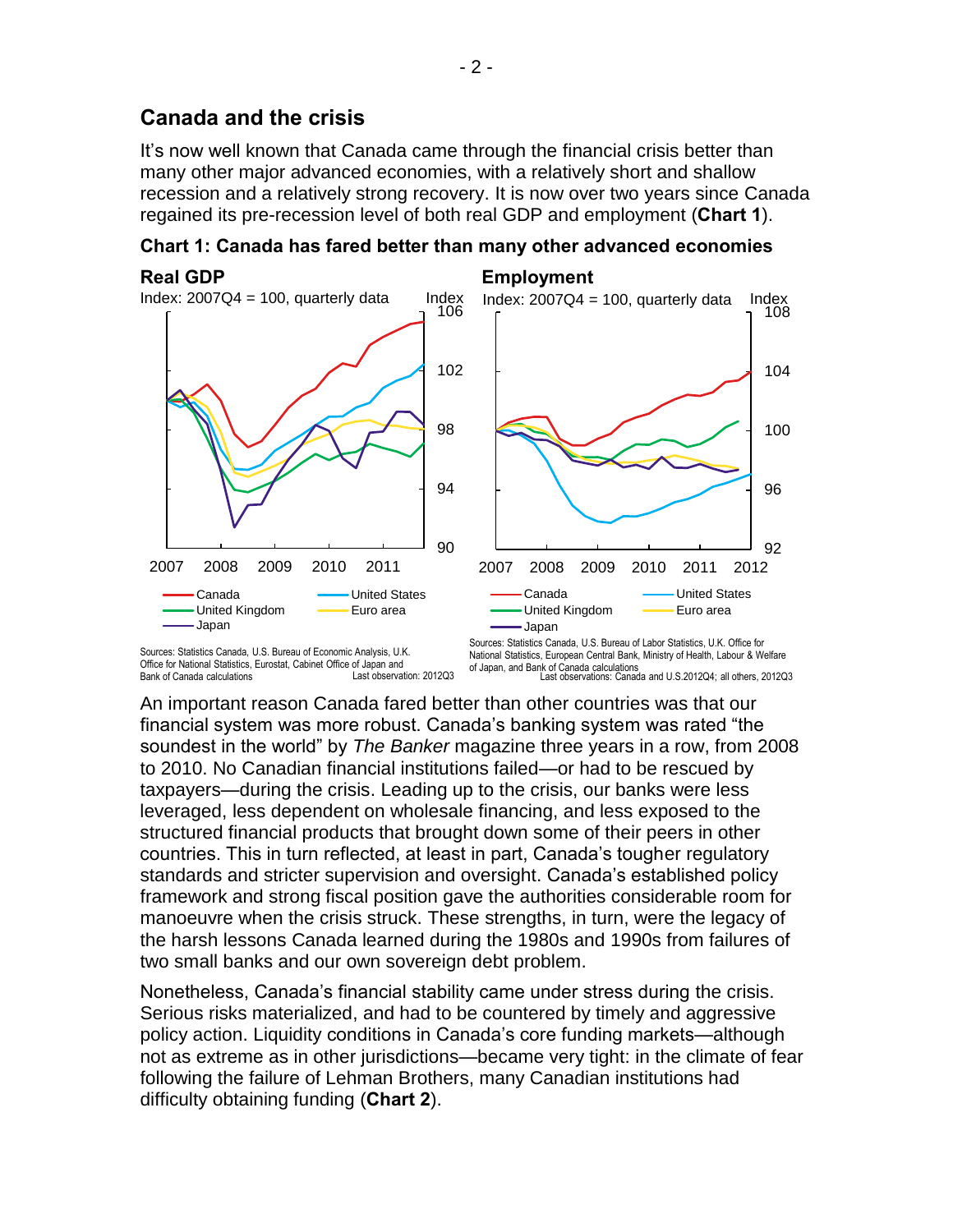In response, the Bank of Canada provided substantial short-term liquidity support to the financial system: we made this support available to a broader group of institutions, for longer terms, and against a wider range of collateral than under normal conditions.



## **Chart 2: Funding conditions tightened during the crisis**

During this period, the Canadian government also provided longer-term funding to Canadian banks to prevent a severe credit crunch in the private sector **(Chart 3**).<sup>1</sup>



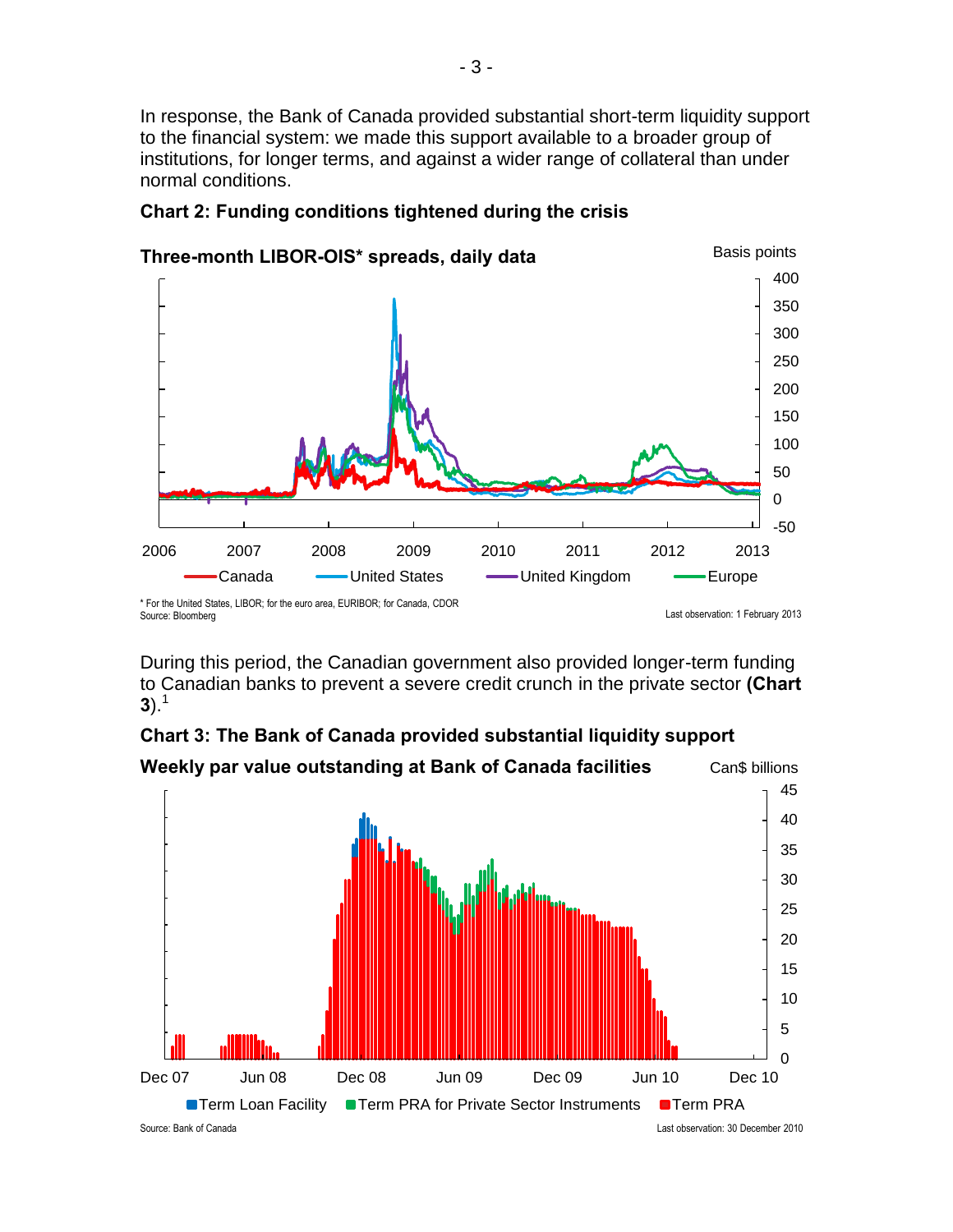As a result of these actions, Canada's core funding markets stayed open, and credit kept flowing to the private sector (**Chart 4**).



**Chart 4: Canadian business-lending conditions tightened temporarily** 

Last observation: 2012Q4 \*Weighted percentage of surveyed financial institutions reporting tightened credit conditions minus the weighted percentage reporting eased credit conditions Source: Bank of Canada

As the global crisis gave way to the Great Recession, Canada's economy suffered the consequences—mainly through a collapse in exports to the United States, which was in a deep recession. Canada lost output amounting to more than 4 per cent of real GDP and job losses equivalent to almost 2 1/2 per cent of our labour force. But an aggressive policy response helped to prevent a worse outcome. The Bank of Canada eased policy substantially in order to achieve its 2 per cent inflation target: it lowered the overnight policy rate to its lowest possible level (1/4 per cent) and took the unconventional step of making a conditional commitment to hold it there for more than a year (**Chart 5**).

Complementing this monetary policy response, the government introduced a broad-based fiscal stimulus package amounting to about 3 1/2 per cent of GDP. While the recession did put stress on the financial system—in particular, a tightening of credit conditions and an increase in loan losses—the short duration of Canada's recession kept more serious threats to financial stability at bay.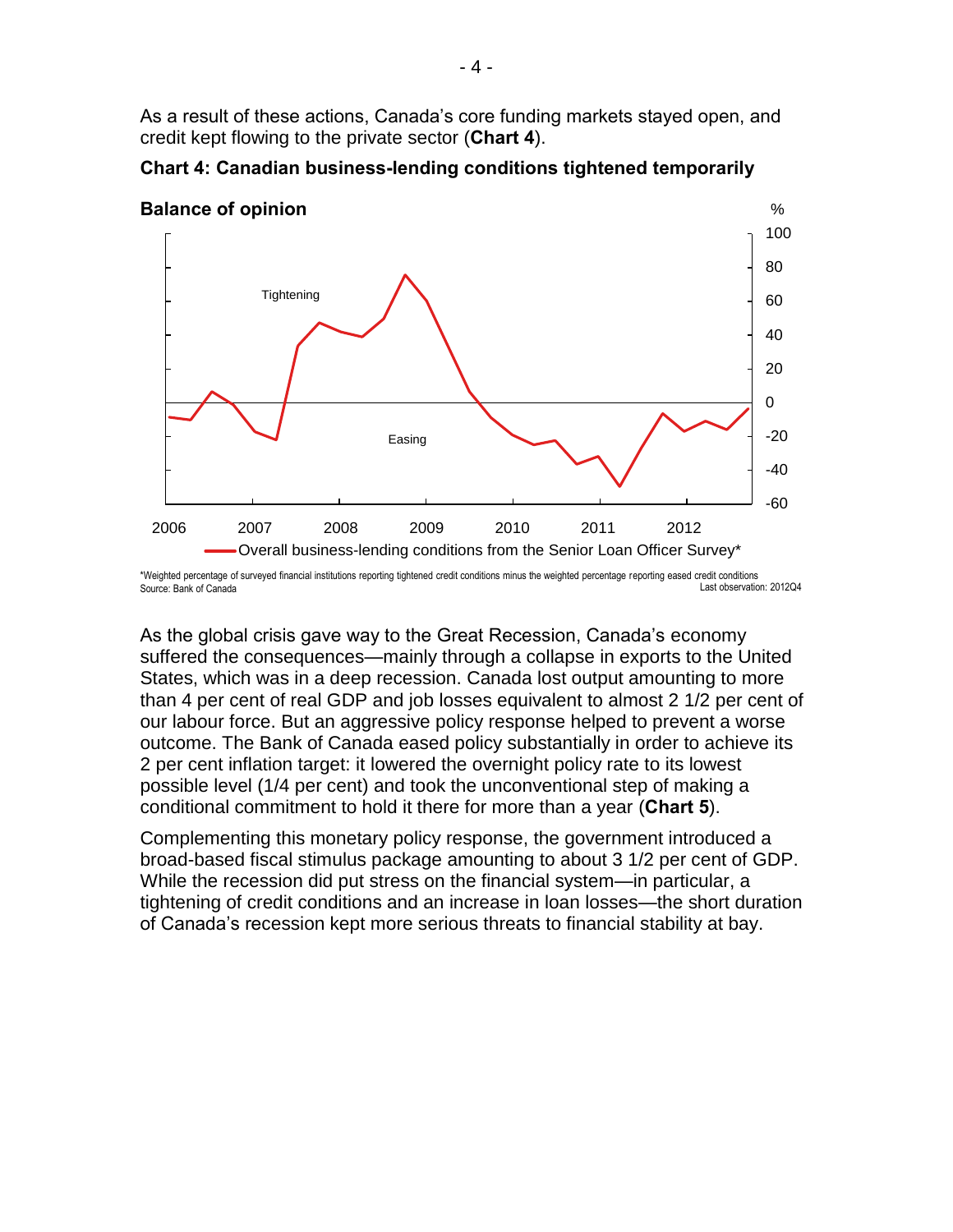

### **Chart 5: Policy interest rates were cut to historic lows**



## **Global Deleveraging and Canada's Unbalanced Expansion**

The years since the crisis have brought a different set of challenges to financial stability in Canada. History teaches us that recoveries after a financial crisis are slower than those following normal recessions—a pattern that has been well documented, in particular, by Harvard professors Carmen Reinhart and Kenneth Rogoff.<sup>2</sup> Typically, it takes output twice as long to return to its pre-recession level after a financial crisis as in a normal recovery, and potential output is permanently lower compared with its pre-crisis growth trajectory. This is because the legacy of a financial crisis is a lot of debt. Working off that debt—in other words, deleveraging—drags down the economy.

The recession following the recent global financial crisis has run true to form. In a world awash in debt, repairing the balance sheets of banks, households and governments can take years. In the United States and many other advanced economies, households are no longer the engine of growth that they were before the crisis, since they have been curtailing their spending to rebuild the wealth lost in the housing crash. While much progress has been made, household deleveraging has hobbled private sector growth. In many countries, financial institutions have also been restraining their lending because of the losses they incurred and the need to become less heavily leveraged. And a number of governments too have been restricting their spending and raising taxes, aiming to restore sustainable fiscal positions.

This process of deleveraging in other advanced economies creates significant challenges for Canada's financial stability. Specifically, the slow growth path resulting from deleveraging in our largest trading partner—the United States creates a headwind to Canada's economy. This headwind has, in particular, been holding back Canada's exports, which are far from recovering from their plunge at the start of the recession. As a result, Canada has relied on domestic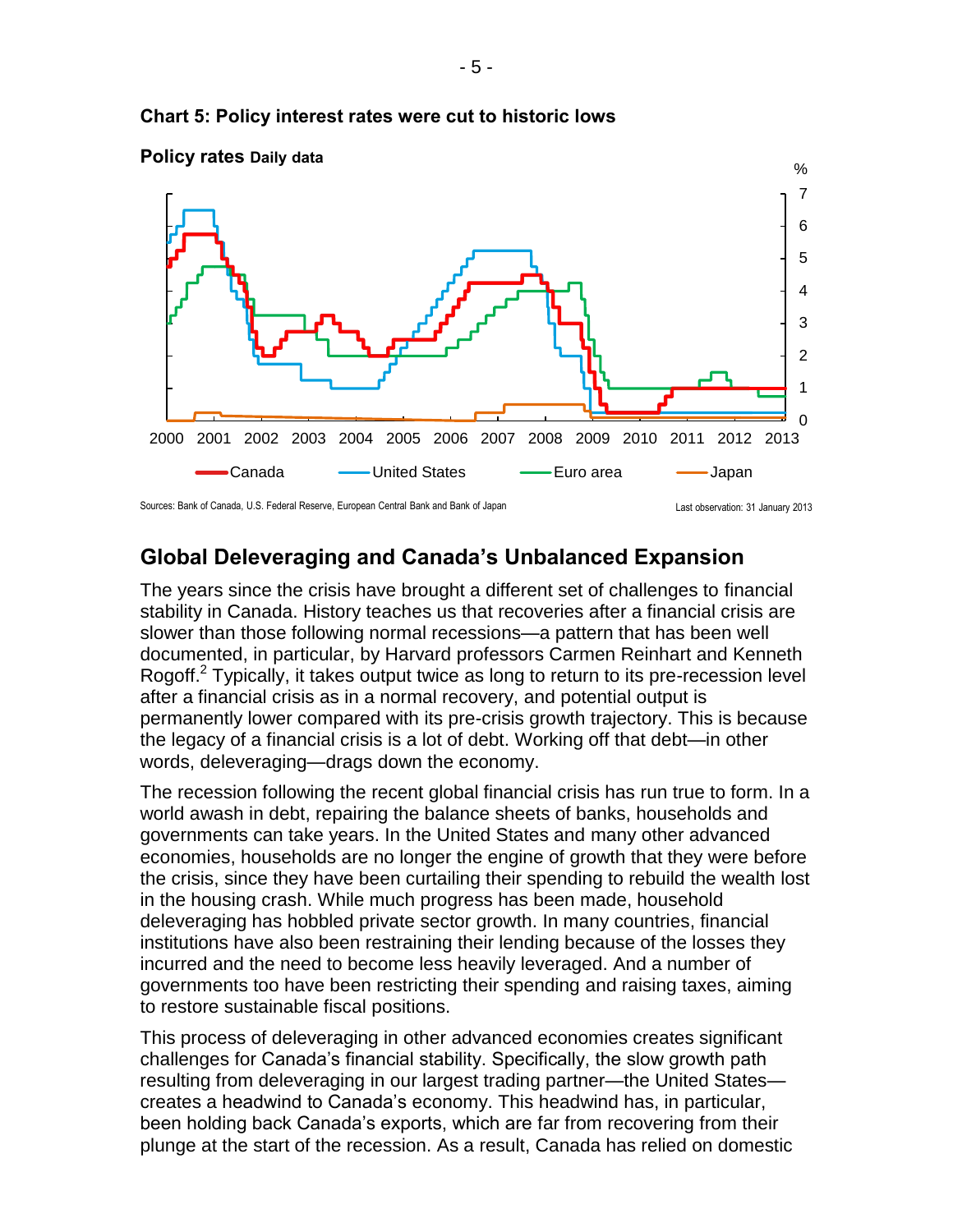demand—mainly spending by households—to achieve even a modest rate of economic growth (**Chart 6**).



**Chart 6: Canada's economic growth has been driven by domestic demand** 

Although it's better to have unbalanced growth than no growth, this pattern does pose certain risks. Consumers have taken advantage of the stimulative financial conditions, including low borrowing costs and easy availability of financing, that were put in place to counterbalance the external headwinds. In doing so, they have pushed household debt to levels that pose a significant risk (**Chart 7**).



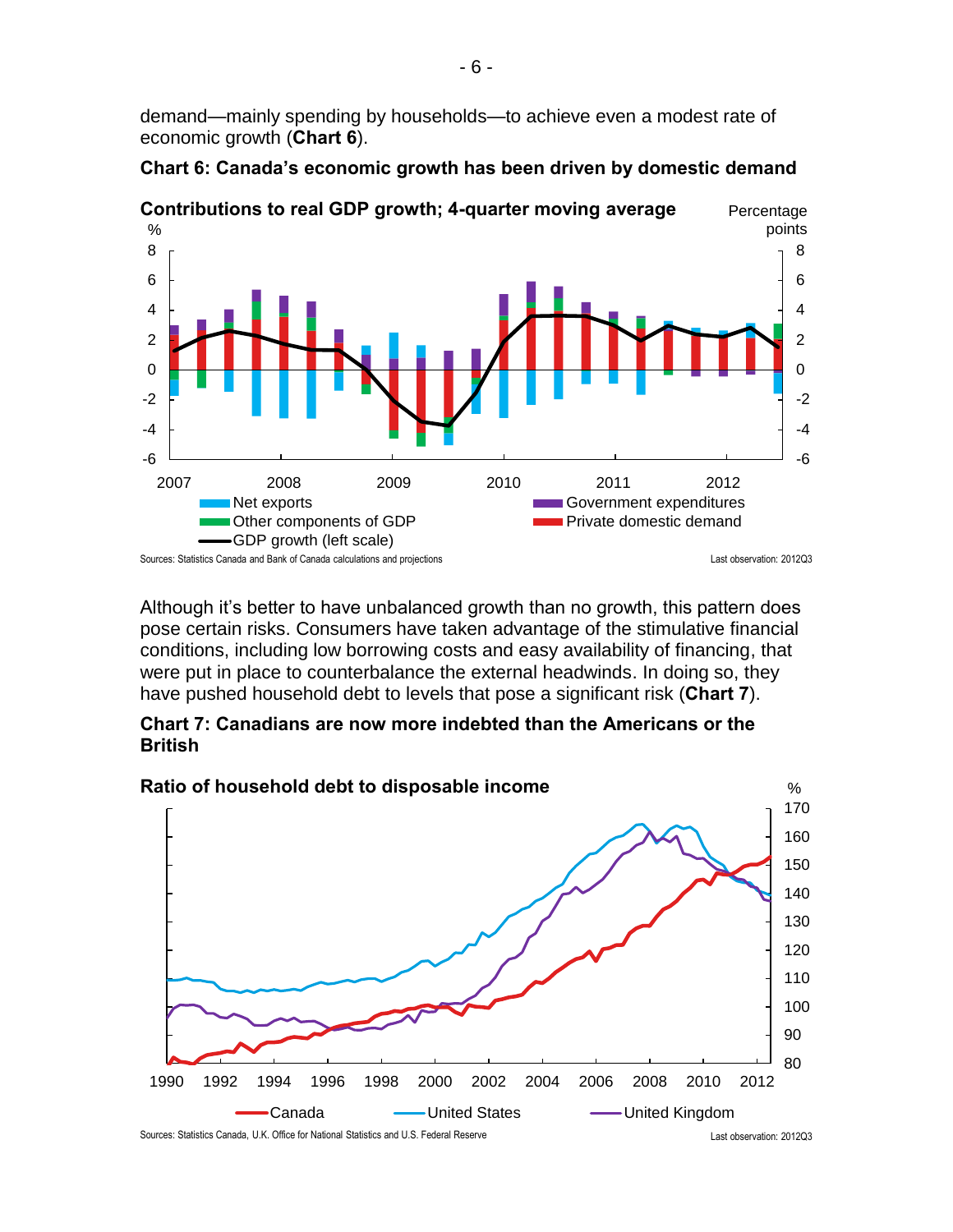The proportion of households with stretched financial positions that leave them vulnerable to an adverse shock has grown significantly in recent years. These conditions are also reflected in stretched valuations in some segments of Canada's housing market. Also, more houses are being built than are needed given demographic trends (**Chart 8**).

#### 1981 1984 1987 1990 1993 1996 1999 2002 2005 2008 2011 4 5 6 7 8 % **The share of residential investment in GDP is elevated** Ratio of nominal residential investment to nominal GDP Last observation: 2012Q3 Note: The broken line indicates the historical average from 1975 to present. Sources: Statistics Canada and Bank of Canada calculations

## **Chart 8: Imbalances in Canadian housing markets**

#### **House prices in Canada are still high relative to disposable income and rents**



Last observation: 2012Q3 Sources: Teranet-National Bank, Statistics Canada, Canadian Real Estate Association and Bank of Canada calculations

These developments have led to a significant buildup of vulnerabilities in Canada's household sector. The risk is that any shock to economic conditions could be amplified through a deterioration of housing market conditions and a retrenchment of household spending. These conditions could then be transmitted to the broader financial system through a worsening of the credit quality of loans. This could prompt a tightening of credit conditions and, in turn, set off a mutually reinforcing deterioration in real activity and financial stability.

While the Bank of Canada has characterized these household vulnerabilities as the most important domestic source of risk to Canada's financial stability, the origins of this risk are only partly domestic: it is also an after-effect of the global crisis. The crisis gave rise to global deleveraging and weak growth that created headwinds to Canada's economy. In the face of those headwinds, very stimulative monetary policy has been needed to achieve the inflation target. And that prolonged stimulative policy—"low for long"—creates significant risks to financial stability.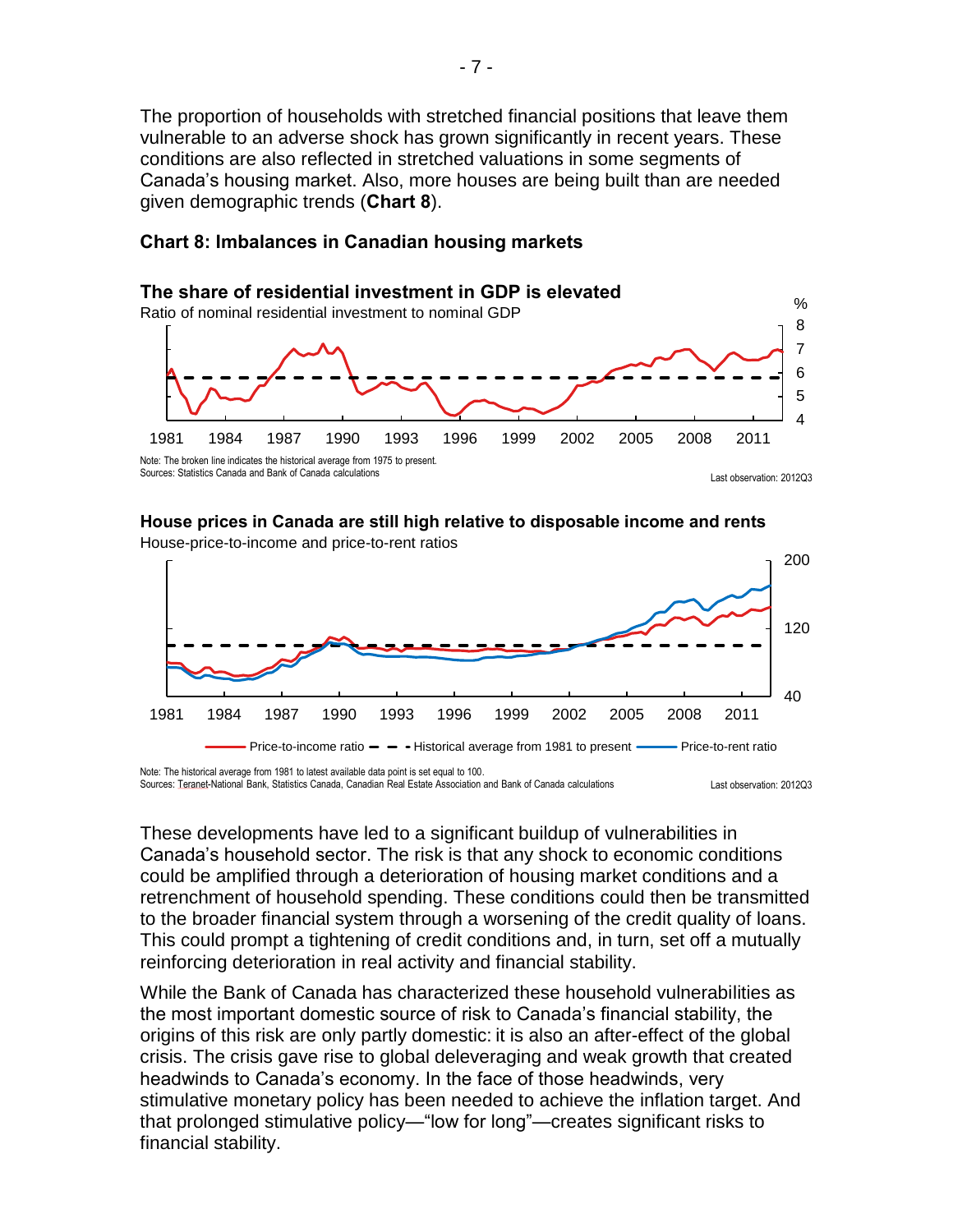I've highlighted the risks associated with the household sector, but low-for-long interest rates can lead to risks elsewhere in the financial system. Periods of low interest rates may, in some circumstances, trigger a "search for yield" driving excessive risk-taking—often through investment strategies whose risks are not well understood.

Until recently, this tendency toward excessive risk-taking has been kept in check by the climate of fear in the post-crisis global financial system—and an acute awareness of some important tail risks. Market participants have been concerned about the euro area crisis, the fiscal cliff in the United States, and the possibility of a hard landing in China. In the past few months, extreme negative outcomes appear less likely, and market participants have regained confidence. While it is good news that the tail risks have diminished, it also means that it is now becoming even more important to monitor financial institutions' risk-taking behaviour.

The risks of household imbalances, as well as other risks associated with low for long, can be addressed in several ways. First, households, financial institutions and investors need to make prudent decisions. More normal times will return, and with them more normal interest rates and costs of borrowing. It is the responsibility of households to ensure that they can service tomorrow the debts they take on today. As for investors, they are responsible for managing the risks they face. Financial institutions also have a responsibility to make sure that their clients can service their debts and more broadly, that they understand the risks to which they are exposed.

Among the policy measures that can be used to address emerging financial system vulnerabilities, targeted prudential measures are often the best. The Canadian government has tightened regulations pertaining to governmentbacked insured mortgages four times—most recently in 2012.<sup>3</sup> These changes involve more stringent requirements to qualify for mortgages, shorter amortization periods and lower maximum loan-to-value ratios for mortgages. In addition, the prudential regulator has recently issued guidelines for the mortgage underwriting standards of lenders. If such targeted prudential measures turned out to be insufficient, monetary policy could also be used, within a flexible inflation-targeting framework, as a complementary instrument to address financial imbalances. So far, though, that has not been necessary in Canada.

The growth of household credit has shown signs of moderating in recent months. The momentum in house price growth, sales of existing homes, and new construction has also moderated. Nonetheless, financial system risks associated with household imbalances remain elevated. And it is possible either that household spending could regain momentum or that a more sudden weakening could occur.

## **Think Globally, Act Locally**

So far, I have been using Canada's experience during and after the global financial crisis to illustrate the cross-border dimension of the threats to financial stability. Now I would like to talk about the cross-border dimension of the reform agenda and how it intersects with national priorities and policy-making. Unprecedented in scope, the direction of reform is often agreed at the global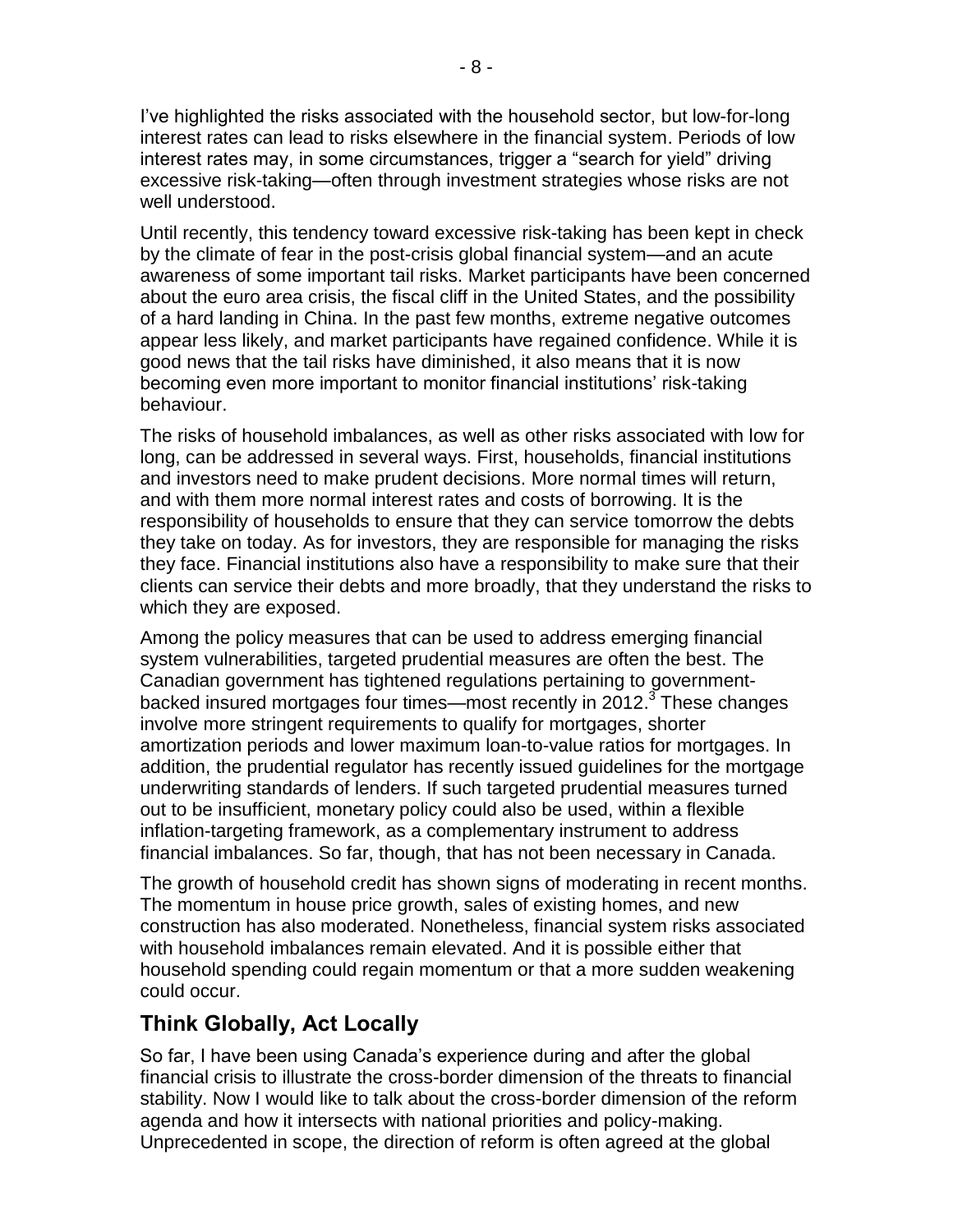level, but where the rubber hits the road is usually at the national—and in some cases even provincial or state-level.

In this context, one salient feature of the financial reforms is that they will not only benefit the jurisdiction where they are implemented, but also other jurisdictions. If we look at the costs and benefits of the Basel III reforms to increase capital at financial institutions, we see that reforms impose costs on banks which may in part be passed on to their customers through wider spreads between deposit and lending rates—in turn generating some broader macroeconomic effects. At the same time, evidence suggests that higher capital standards reduce the frequency and severity of financial crises.

Research at the Bank of Canada indicates that, on balance, the benefits will far outweigh the costs: Basel III, by improving the safety and robustness of the Canadian and international financial systems, should yield a net economic benefit to Canada equivalent to about 13 per cent of GDP in present-value terms. But here is the key point: three-quarters of the prospective benefits for Canada arise from the decrease in the probability of financial crises in *other* countries and only one-quarter from the reduced probability of a financial crisis in Canada itself.<sup>4</sup> Similar logic would apply to the United States and other countries, but the arithmetic is particularly compelling for a smaller open economy like Canada.

These calculations go a long way in explaining why Canada is so committed to the global reform process—and to ensuring that reforms are fully implemented in all jurisdictions. Canada has already put in place Basel III capital standards. While there have been delays in some other jurisdictions, the largest financial institutions in the United States are already Basel III compliant, in terms of capital. We trust that other jurisdictions will continue to move forward to implement these agreed standards. To help ensure that they do—under the principle "trust but verify"—a robust peer-review mechanism has been established to track how jurisdictions are progressing in living up to their G-20 financial reform commitments.

# **All Financial Reform is Local**

Some of the reforms taking place at the national level mainly involve the implementation of what has been agreed at the international level. Clearly, in putting these international standards in place, individual countries need to align them with their own financial structures and circumstances.

In some jurisdictions—the United States, the European Union and the United Kingdom—reform has also been proceeding somewhat independently of the global process. A prominent example in the United States is the Dodd-Frank Act which was passed into law in 2010 and is still in the process of being implemented through extensive rule making. Different approaches to achieving broadly similar objectives are being followed in the European Union, the United Kingdom and Japan.

While the various national reform agendas have essentially the same objectives as the global agenda—a safe and efficient financial system—there can be tensions between them, including conflicts, inconsistencies and overlaps, which can affect financial institutions and their clients operating across national borders.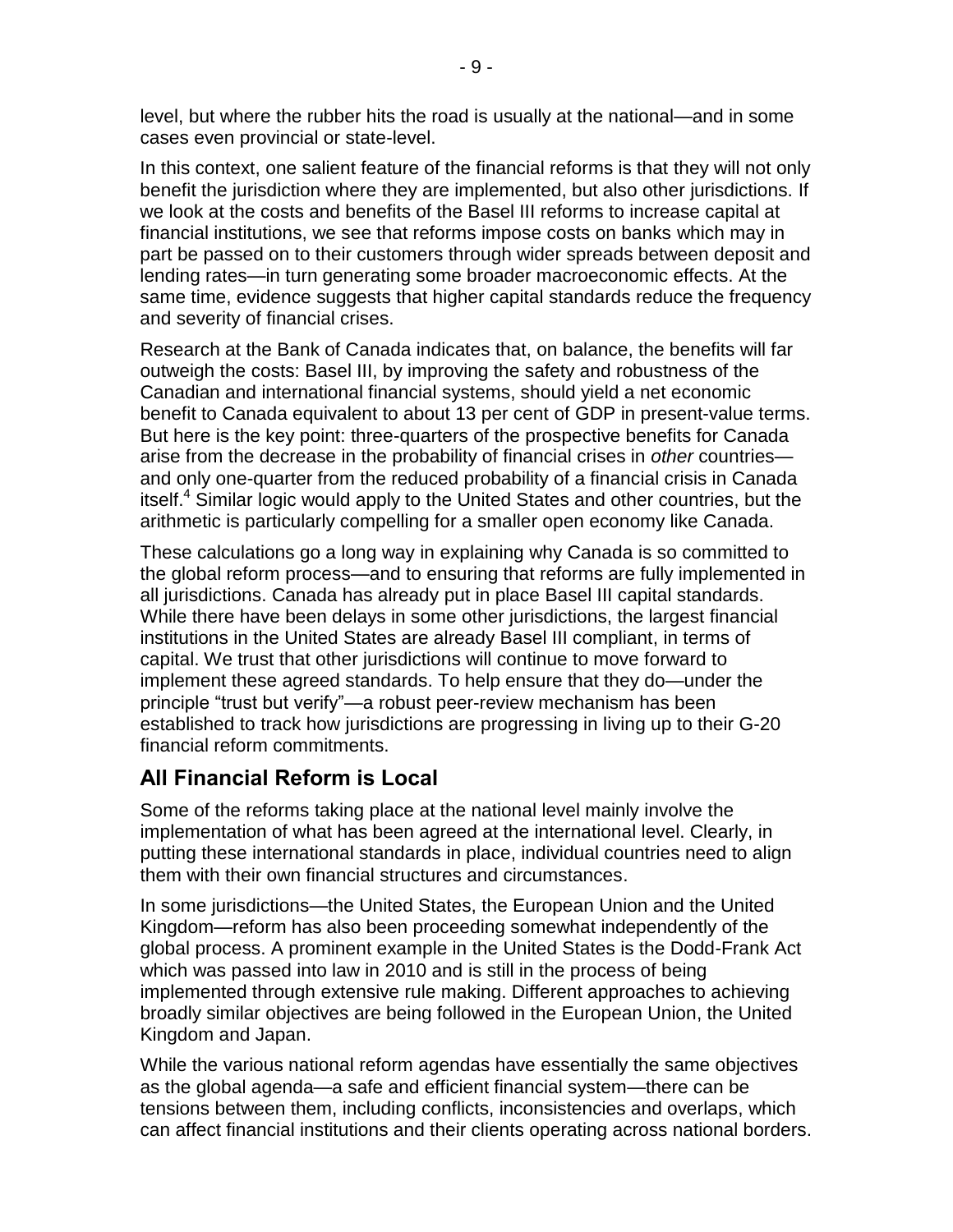Reforms of over-the-counter derivatives trades are a good example. The United States and Europe are taking a leadership position and pushing ahead with legislation in this area. Conflicts in national regulation may arise, in which the rules of one jurisdiction cannot be followed without contravening a requirement in another. For example, trade reporting rules proposed by the U.S. Commodity Futures Trading Commission may require data that could violate privacy and information laws in some other countries. Inconsistencies may occur when requirements apply to certain products or participants in one country, but not in others. Non-financial companies, for example, may or may not be exempt from central clearing obligations depending on the country. Even in the absence of such conflicts and inconsistencies, duplicate obligations across jurisdictions may increase compliance costs, undermining economic efficiency.

National legislation can also have extra-territorial effects. An example is the Volcker Rule banning proprietary trading by deposit-taking institutions, which is being introduced in the United States as part of the Dodd-Frank legislation. Under the regulations initially proposed, any foreign financial institution with operations in the United States would be required to comply with the proprietary trading ban on its worldwide operations. Here, the intention is to prevent institutions from shifting activities offshore in a bid to avoid the ban on proprietary trading. Moreover, U.S. government bonds were exempted from the rule, while other sovereign bonds were not. Thus, for example, Canadian financial institutions' trading in Canadian government bonds could be restricted under U.S. law.

These proposed regulations have raised concerns that U.S. law could dictate the structure of major financial institutions in many other jurisdictions. Other jurisdictions—including Canada—have objected, both because they do not wish to have U.S. law applied to the primarily domestic operations of their institutions, and also because they do not agree that the Volcker Rule is the only—or the most effective way to prevent excessive risk-taking in financial institutions.

An essential element of resolving potential tensions is mutual recognition: each jurisdiction should have a sufficiently strong regime that other jurisdictions can accept as broadly equivalent, eliminating the need to impose their own rules across borders.<sup>5</sup> The foundation of mutual recognition is to have generally accepted global standards together with a robust peer-review mechanism to ensure that those standards are applied consistently across jurisdictions.

## **Collaborative Resolution**

Given the interconnectedness of financial institutions, collaboration is a key element of implementing reforms. One area where collaboration is particularly important is in the resolution of systemically important financial institutions those deemed "too big to fail." Designing a clear framework for resolution has been a priority of the global financial reform agenda. Owing to the size and complexity of cross-border linkages in banking and financial markets, when a major financial institution or market is impaired in one country, shocks can quickly spread to the financial systems of other countries. During the crisis, differences in rules—and in interests—across jurisdictions impeded the resolution of financial institutions such as Lehman Brothers.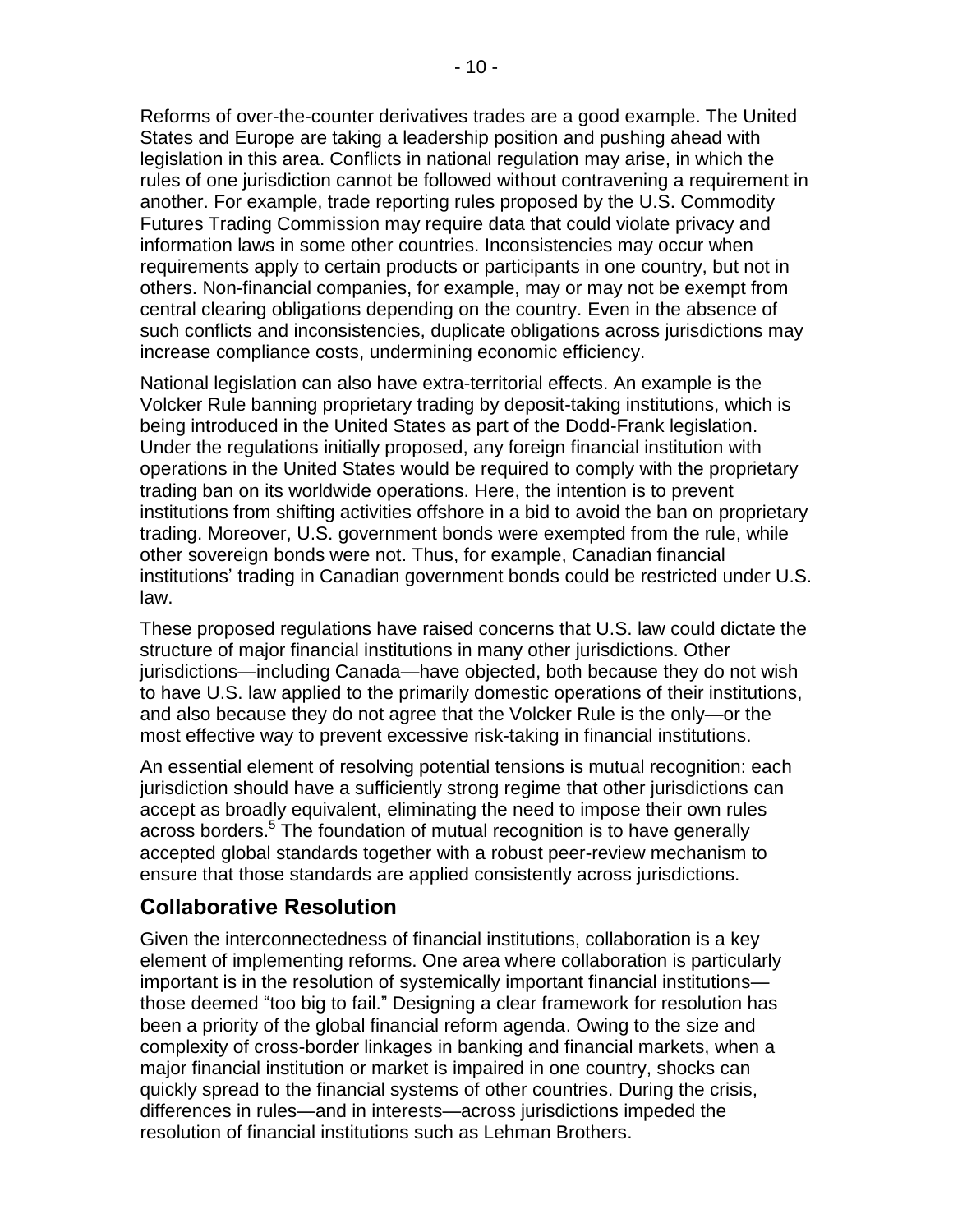In this light, it is essential to have a clear basis for cross-border collaboration in the resolution process. For banks identified as globally systemically important (G-SIBs), crisis-management groups have largely been established to provide a forum for the ongoing exchange of information and the coordination of recovery and resolution measures. The G-SIBs are preparing "recovery and resolution plans" that would facilitate an orderly winding up of the institution if that becomes necessary. Achieving the most beneficial level of co-operation for cross-border resolution, however, is a challenge. While the establishment of the crisismanagement groups is an essential element in the process, much remains to be done.

# **Financial Protectionism**

The issues I have raised, the cross-border dimensions of both financial instability and reform, could have another unintended result: that of a more fragmented global financial system. This tendency—as reflected, for example, in the decline in cross-border financing since the crisis—stems naturally from the greater perceived risks of cross-border financial activities, together with regulations that seek to protect domestic financial systems (**Chart 9)**.





 A reduction in cross-border interconnectedness may help to reduce contagion, but an unintended consequence could be excessive concentration and interconnectedness *within* countries. More generally, barriers to the movement of capital may carry a significant cost, in the form of lost economic efficiency and growth. From a global perspective, these considerations need to be balanced carefully.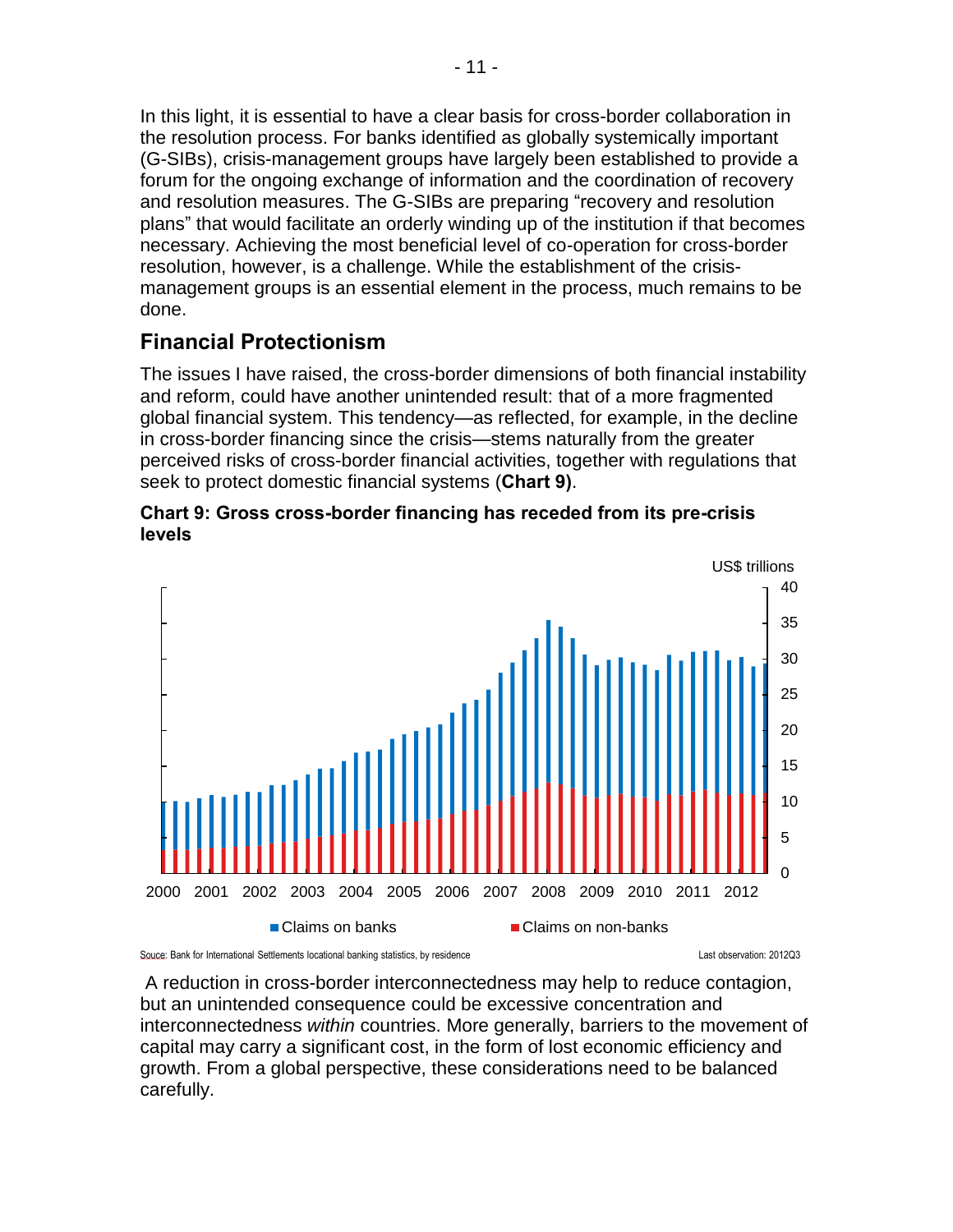If we look at the deleveraging of financial institutions, a necessary step as they repair balance sheets and meet new regulations, we see that *how* they deleverage can lead to fragmentation.

For instance, in the European Union, national regulators have discouraged banks from deleveraging through restricting credit in their own respective jurisdictions. Partly for this reason, a number of banks, particularly in the euro area, have been withdrawing from international activity. In part, this has also meant increasing banks' exposure to their own sovereigns—a major channel amplifying stress during the recent euro-area crisis.

A second source of fragmentation is the potential conflict between rules in different jurisdictions. To the extent that conflicting, duplicate and/or extraterritorial regulations make cross-border activity disproportionately costly, they may create incentives for financial institutions to concentrate their activities in their own jurisdictions.

Fragmentation can also occur from explicit financial protectionism. Some emerging market economies, for example, have sought to insulate their own financial systems from turbulent global financial conditions through a range of measures designed to constrain cross-border capital flows, including capital controls which in some cases are accompanied by foreign exchange market intervention. The adoption of such measures by a number of countries could result in a greater concentration of risk in national economies and ultimately undermine global economic growth.

# **Conclusion**

The global reform agenda, which is critical to financial stability across countries, will need, by its very nature, to be underpinned by global cooperation. New standards agreed upon at the international level must be implemented at the national level. As we move past the policy-development phase, processes are being put in place to monitor implementation, including cross-country peer reviews of specific standards by the Financial Stability Board.

Domestic reform initiatives are equally important, but need to be harmonized in an integrated world. If conflicts and inconsistencies arise from the requirements of different jurisdictions, these initiatives may not succeed in establishing a safer global financial system.

Financial stability is necessary for sustainable economic growth. But it's a public good: its benefits are widely shared. Can it be achieved in one country alone? Not a chance. We're all in this together.